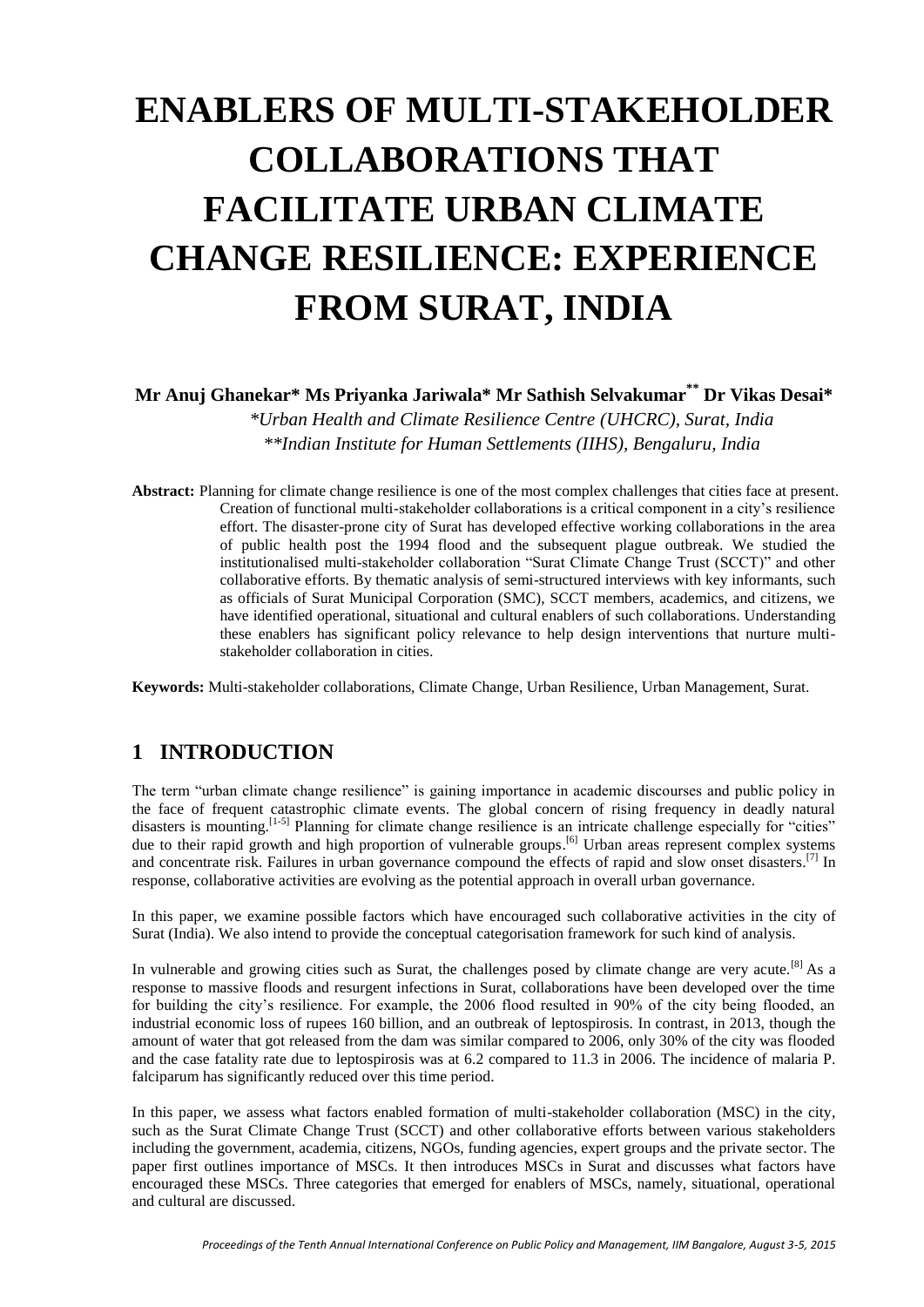# **2 MSCs: AN EMERGING APPROACH FOR RESILIENCE**

The Intergovernmental Panel on Climate Change (IPCC) defines 'resilience' as 'the ability of a social or ecological system to absorb disturbances while retaining the same basic structure and ways of functioning, the capacity of self-organisation, and the capacity to adapt to stress and change'.<sup>[9]</sup> According to Tylor's Urban Climate Resilience Framework, resilience in urban contexts is focused on the interactions between people, the existing systems on which they rely such as electricity, water and ecosystems, and the institutions that connect systems to people, such as land tenure systems, legal frameworks and planning processes.<sup>[6]</sup>

Collaborative activities have become more prominent and extensive in all sectors across nations in the past decades, resulting in a "stunning evolutionary change in institutional forms of governance" since the 1980s.<sup>[10]</sup> They are being promoted as potential approaches to jointly address challenges such as economic development, education, healthcare, poverty alleviation, community capacity building, and environmental sustainability. Platforms that influence global environmental discourses, such as the World Summit for Sustainable Development in Johannesburg 2002, speaks the language of building consensus, sharing common goals and promoting partnerships.<sup>[11]</sup> The United Nations International Strategy for Disaster Reduction (UNISDR), for example, include multi-stakeholder platforms as a mechanism that serve as an advocate for disaster risk reduction (DRR) for the coordination, analysis and advice on areas of priority needing concerted action.<sup>[12]</sup>

In the Indian context, climate change and health policies have started recommending collaborative activities. (See Table 1).

| <b>Policy/Plan</b>                                                          | Extracts highlighting the need of collaborations                                                                                                                                                                                                                                                                                                                                                                                                                                                                                                                                                                                                                                                                                                                                                        |
|-----------------------------------------------------------------------------|---------------------------------------------------------------------------------------------------------------------------------------------------------------------------------------------------------------------------------------------------------------------------------------------------------------------------------------------------------------------------------------------------------------------------------------------------------------------------------------------------------------------------------------------------------------------------------------------------------------------------------------------------------------------------------------------------------------------------------------------------------------------------------------------------------|
| National Action Plan on<br>Climate Change,<br>Government of India<br>(2008) | These national missions will be institutionalised by respective ministries and will<br>be organised through inter-sectoral groups which include in addition to related<br>ministries, ministries of finance and planning commission, experts from industry,<br>academia and civil society In order to respond effectively to the challenge of<br>climate change, the government has created an advisory council on climate change,<br>chaired by the prime minister. The council has broad-based representation from key<br>stakeholders, including government, industry and civil society, and sets out broad<br>directions for national actions in respect to climate change. <sup>[13]</sup> (Source:<br>'Implementation of missions' in "National Action Plan on Climate Change, GoI"<br>pg. no. 5) |
| National Health Policy<br>draft, India (2015)                               | The task of providing health care for all cannot be undertaken by the government<br>alone. It would also require the participation of communities, who view this<br>participation as a means and a goal, as a right and as a duty. It would also require the<br>widest level of partnerships with academic institutions, not for profit agencies and<br>with the commercial private sector and health care industry to achieve these<br>goals. <sup>[14]</sup> (Source: 'Key policy principles' in "National health policy draft, 2015,<br>$GOI''$ pg. no. 13)                                                                                                                                                                                                                                          |
| National Policy of<br>Disaster Management                                   | A holistic and integrated approach will be evolved towards disaster management<br>with emphasis on building strategic partnerships at various levels. The themes<br>underpinning the policy are: • Community-based Disaster Management, including<br>last mile integration of the policy, plans and execution. • Capacity development in<br>all spheres. • Consolidation of past initiatives and best practices. • Cooperation with<br>agencies at national and international levels. • Multi-sectoral synergy [15] (Source:<br>'Approach and objectives' in "National policy of disaster management 2009, GoI"<br>pg. no. 9)                                                                                                                                                                           |

#### **Table 1: Policy discourse promoting collaborative activities**

However, MSCs is still an emerging concept. It has a number of competing definitions and the term is frequently used interchangeably with other similar terminologies.<sup>[16, 17]</sup> One popular definition given by Steins and Edwards (1999) for Multi-stakeholder Platforms – *"Decision making bodies (voluntary or statutory) comprising different*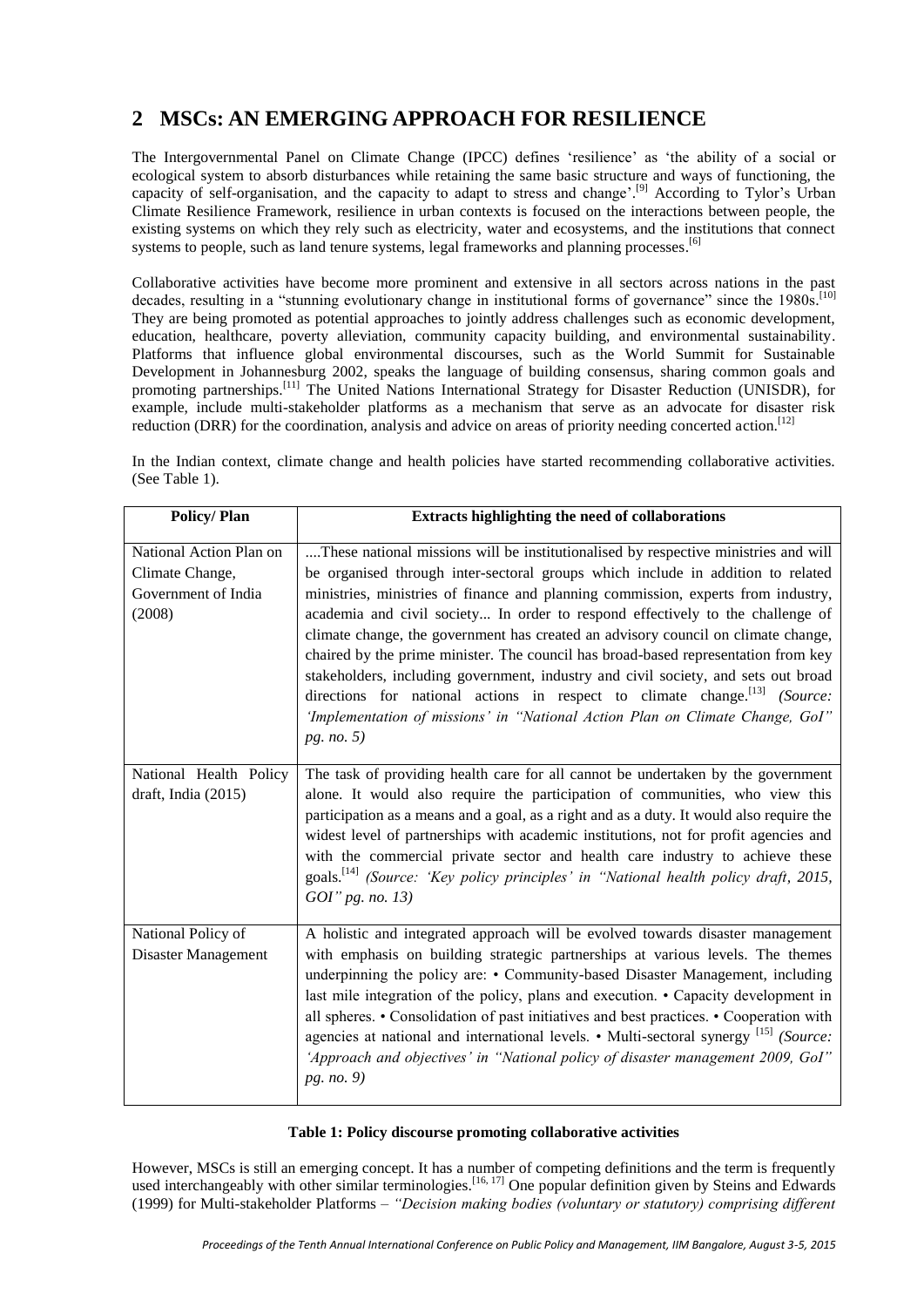*stakeholders who perceive the same resource management problem, realise their interdependence for solving it, and come together to agree on action strategies for solving the problem.* "<sup>[18]</sup> For sharing our research work, we consider the same definition.

Literature on MSCs talks about two properties: (a) the diversity of participants who represent different interests, sectors and backgrounds, and (b) the requirement that they come together to think and make decisions towards some specific objective.<sup>[19]</sup> The base of MSCs is considered as the recognition of importance of equity and accountability in communication between stakeholders, and the democratic principles of transparency and participation.<sup>[20]</sup>

While explaining the capacity of 'resourcefulness' of urban agents, the urban climate change resilience framework stresses upon collaborations.  $^{[6]}$  Literature (for example, see Introduction chapter of  $^{[20]}$  pp 2) suggests the need for a body of knowledge that can unfold the process-mechanics of MSCs.

We examine collaborative efforts in Surat, existing in institutionalised and non-institutionalised forms for a broader climate change resilience frame. Management literature elicits multi-dimensional possibilities in MSC research. Selsky and Parker (2005) categorise research directions into five arenas:

- 1. Theory, i.e., Strengthening the conceptual understanding of this field
- 2. The actual practice of partnerships
- 3. Macro or micro level processes involved
- 4. The methods used to study MSCs
- 5. Political or critical inquiry, for example, power dynamics<sup>[16]</sup>

SCCT is at an incipient stage. The functioning of SCCT, its initiatives and its impact can be better studied when it will mature as an institution in the long run. Considering the infancy stage of the institution, we focused on key analytical question as - "*What factors have encouraged bringing stakeholders together in the city of Surat?*" It fits more with the 'theory' and 'process' aspects of research directions mentioned above.

India is a climate-sensitive nation, and is ranked high amongst the nations exposed to climate change risks. A growing number of guidebooks are now available to support local governments in assessing climate change impacts and developing responses (see, for example, "The climate resilience framework: a tool for local planning" of  $[6]$  and "Introduction" of  $[21]$ ). But the documentation of the practical local planning experience from cities where such initiatives are active will also benefit policy makers and urban practitioners. Surat is, perhaps, the only city in India which has institutionalised MSC to combat climate change. An inquiry into this can be the learning for other cities to create such platforms in the coming time and to orient urban practitioners with the idea of MSCs itself.

# **3 THE SURAT CITY CONTEXT**

Surat is the fourth fastest-growing city in India with population of 4.5 million. The city is vulnerable to multiple stressors, such as repetitive floods owing to its location along the river Tapi, changing rainfall patterns, city limit extension, high population density, high immigrant population, rapid industrial development activities, high disease burden (vector and water borne), and resurgent infections. These stressors make the city vulnerable to climate change risks and health hazards.[8, 22-23]



**Figure 1: Surat city map**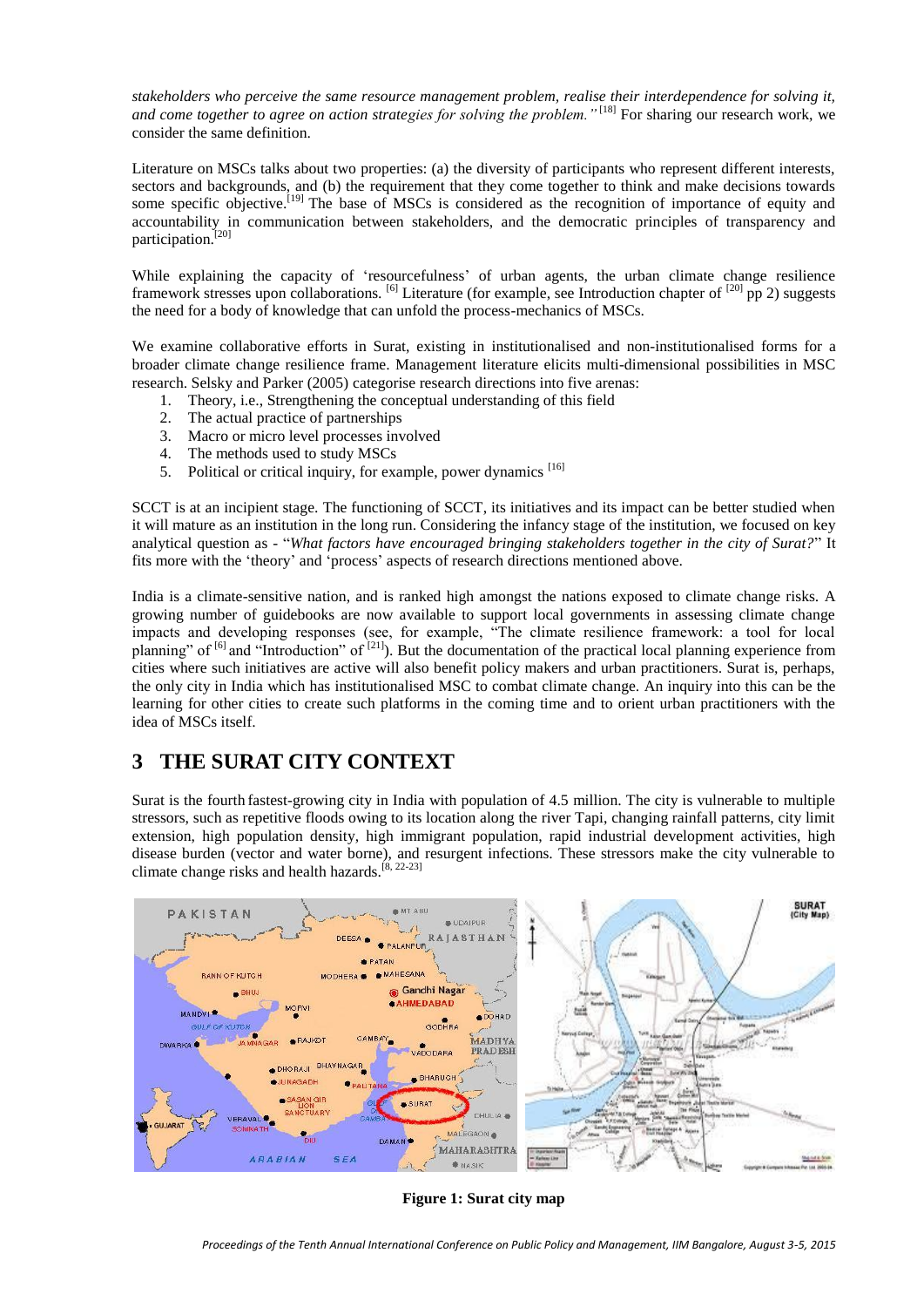Surat has experienced 23 floods in the last 100 years. The massive disasters experienced by the city in the past two decades include flooding in 2006 and epidemics in the post-flood period, plague (1994) and leptospirosis (2006 and 2013). The lessons learnt from the 1994 and 2006 episodes were used for subsequent post-flood public health interventions in 2013. The city has strong international partnerships in climate adaptation networks and has received much attention for its interventions in urban resilience planning.<sup>[8]</sup>

The collaborations in Surat city can be elaborated as follows:

## **3.1 Surat Climate Change Trust (SCCT)**

The SCCT is an 'institutionalised' MSC in Surat. SCCT was established under the Bombay Public Trust Act, 1950 with the mandate to engage in policy advocacy regarding urbanisation and climate change, to assess urban growth scenarios and to advise the local government on sustainable habitat development. SCCT has diverse representatives, namely, local government – Surat Municipal Corporation (SMC), local elected representatives, leading multidisciplinary academic institutes such as Centre for Social Studies (CSS) and Sardar Vallabhbhai National Institute of Technology (SVNIT), individual technical experts, Southern Gujarat Chamber of Commerce & Industry (SGCCI), and the State Irrigation Department.

Initiatives of SCCT include:

- 1. Networking with local institutions and subject experts to address climate change impacts in an effective manner.
- 2. Inter-departmental convergence in terms of knowledge sharing and technical support
- 3. Advocacy within key government departments to mainstream climate change in future development plans
- 4. Convincing SMC to allocate a budget of INR 10 million for climate related activities

The Trust is spearheading two key interventions within the city.

#### **3.1.1 End-to-End Early Warning System (EWS)**

This intervention involves setting up an end-to-end EWS to reduce the intensity of floods and resultant flood damage in Surat city. The EWS will help provide timely flood information to the city administration.

#### **3.1.2 Urban Health and Climate Resilience Centre (UHCRC)**

The UHCRC is the first of its kind dedicated research centre to work on urban health and building climate resilience. The centre is expected to improve urban health management through evidence-based research, improved surveillance, and the development of operational procedures among the city's lifeline service departments.

## **3.2 Other collaborative activities in Surat**

The MSC in focus for this study is the SCCT. However, SCCT cannot be studied in isolation and other collaborative activities between the SMC and other city stakeholders are essential to consider.

#### **3.2.1 SMC and academia collaborations**

The collaborations between SMC and local academic institutes exist on the basis of the situation and need, and there is no routine research practice followed. For example, mid-term evaluation of Door-to-Door Garbage Collection (DDGC) programme run by SMC was carried out by CSS in three municipal zones, or flood modelling studies were conducted by SVNIT after the 2006 flood. Another striking example of a need-based collaboration can be the disease surveillance activities carried out by SMC Health Department and the Government Medical College, Surat.

#### **3.2.2 PPPs for Disease Surveillance**

The partnership is a systematic one where medical doctors engaged in private practice and SMC are the active stakeholders. (See for example, "Public private partnership for medical care" documented in <sup>[24]</sup>) More than 380 private practitioners and several major hospitals in city share Vector Borne Disease data with SMC. They constitute a part of a passive disease surveillance system. SMC zone offices conduct timely workshops and premonsoon meetings with private medical associations to discuss disease trends, infections, possible actions and responsibilities in disasters.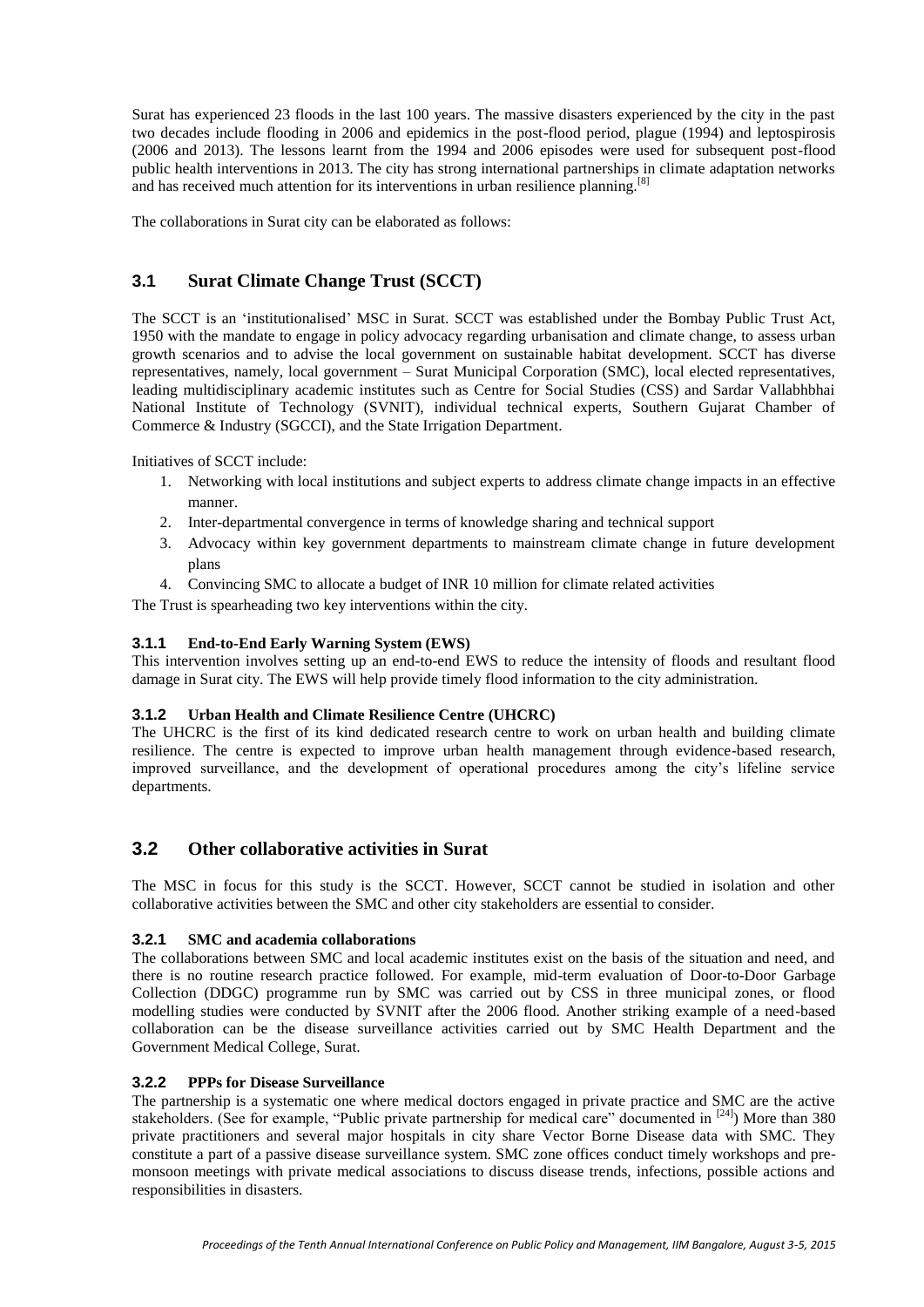#### **3.2.3 PPP between SMC and Industry: Weir cum Causeway Project**

The project (1992-1995) was a PPP between Hazira Area Industries Association (HAIA) and SMC. The project was executed and financed by HAIA and handed over to SMC for operation and maintenance. The reservoir of the weir serves both entities. It provides drinking water to the citizens of Surat and HAIA draws water for their industrial requirements. The weir has improved water supply for Surat by providing a standing pool of freshwater. It has also prevented the ingress of tidal water and drifting silt entering the infiltration well area during high tides.

#### **3.2.4 Collaboration between SMC and informal stakeholders like citizens, volunteer groups**

Disaster-specific citizen-SMC collaboration are evolving over time and becoming more formal. For example, community representation has been formally incorporated now in SMC Disaster Management Plan.<sup>[25]</sup> This collaborations can are 'situation-based'.

After sufficiently understanding this context of Surat city and existing collaborations, the discussion can be led further to enlist how and what enablers have caused these collaborations.

## **4 METHODOLOGY**

Literature on methodology for stakeholder studies recommends the use of qualitative interviewing methods for stakeholder studies, highlighting its contrast with survey research methods.<sup>[26]</sup> Key informant interviews (KIIs), which utilized open-ended questions, served as the major data source for this research. The fieldwork was conducted in Surat between April 2014 and December 2014. Stakeholder mapping was conducted with the help of local subject experts while ensuring representation from the MSCs that were considered for the study. In all, 18 Key Informant Interviews (Refer appendix 2) were undertaken. Officials of SMC, SCCT members, academics, and citizens were the key informants.

Other data sources include participant observation in city-level meetings and events regarding climate resilience and secondary research. One of the institutions involved in carrying out this research is Urban Health & Climate Resilience Centre (UHCRC), which in itself is an initiative by SCCT. UHCRC had access to city-level meetings and events regarding climate resilience. The field notes were used as data source. Secondary research considered city-specific international reports, scientific investigations and press reports. The qualitative data were organised, manually coded into themes and analysed with consensus within the research team.

We see two limitations in present research  $- i$ ) although we ensured representative sample in interviewed stakeholders, the sample size was relatively small. Higher sample size could have enriched the understanding. ii) UHCRC, being part of SCCT, might have brought a set of biases, although we have tried to mitigate that as far as possible.

# **5 FINDINGS AND DISCUSSION**

## **5.1 Emergent categorisation of enablers for MSCs in Surat**

The data analysis resulted in three emergent categories: situational, operational and cultural. The research team defined the emergent categories as follows:

- 1. Situational enablers: The trigger is within in particular situations, as in this case, it was disasters that provided the impetus to collaborate
- 2. Operational enablers: Originates in systems and their functioning
- 3. Cultural enablers: Often underlying existing systems, rooted in history, values, attitudes and behaviours

Although the categorisation of enablers is 'emergent', the categories can be viewed in relation with other fundamental research in policy studies. For example, Leichter's categorisation of "factors of context", widely considered in development of policies and strategies  $[27]$  is as follows:

- 1. Situational factors, i.e. the specific conditions of a moment in history that impact policy changes
- 2. Structural factors, i.e. the relatively unchanging circumstances of the society and polity, such as the structure of the economy and the political system
- 3. Cultural factors, i.e. the values and commitments of society as a whole and groups within it
- 4. Exogenous factors, i.e. the events and values outside any one country or system that influence it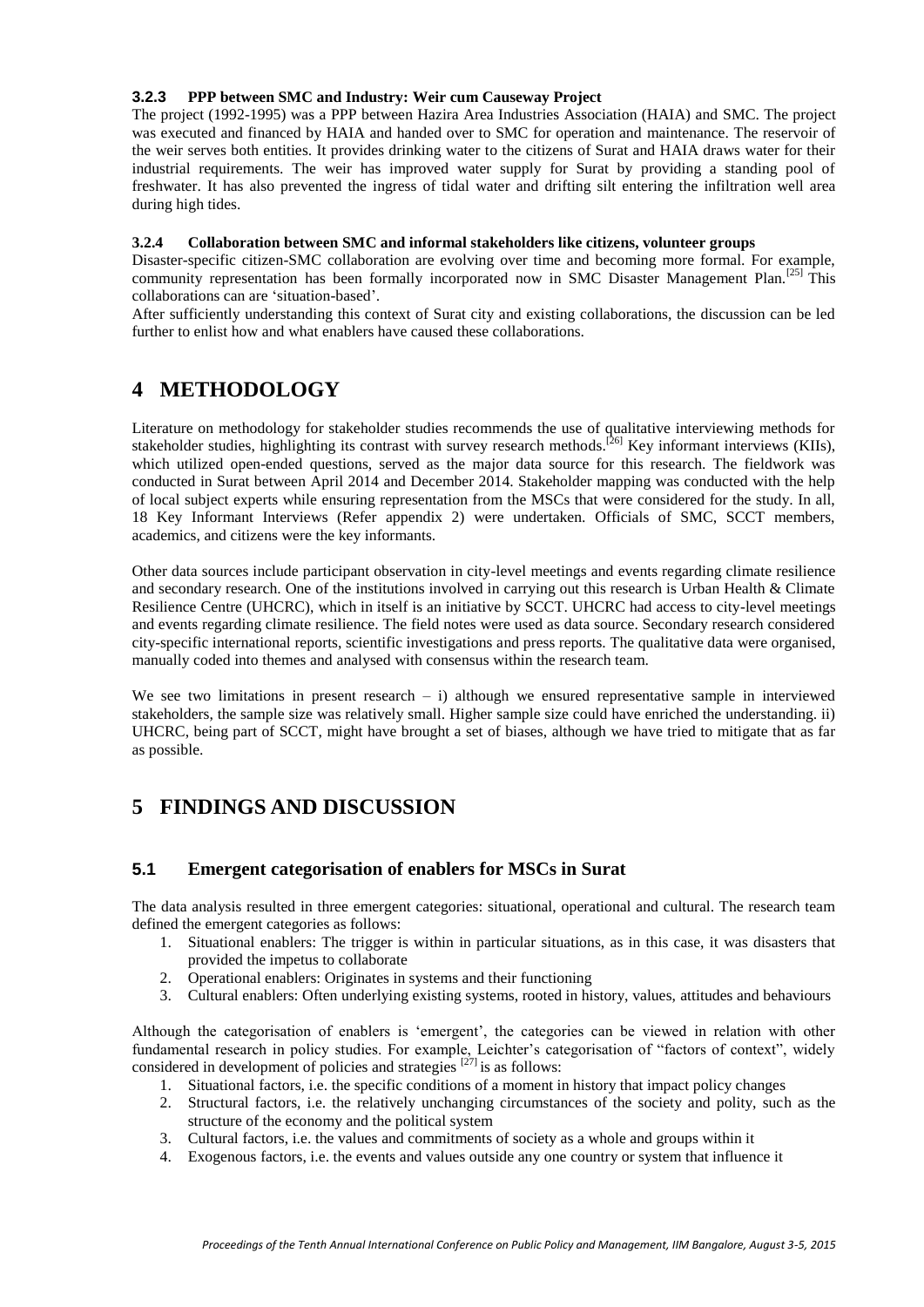The two emergent categories of enablers, i.e. situational and cultural, are similar to Leichter's classification of factors of context. What Leichter considered as 'structural' and 'exogenous' factors find a place in the 'operational' category.

It should be noted that this distinct categorisation is meant for conceptual understanding. In practice, enablers work together in influencing outcomes.

The enablers in Surat city context are enlisted with their specific characteristics the figure below.



**Figure 2: Enablers for MSCs in Surat city: List and characteristics**

## **5.2 Situational enablers for MSCs in Surat**

Situational enablers are those which few people call as *'ability of the city to convert adversity into an opportunity'*. Key informants unanimously speak about two disasters in Surat's case, namely, the plague epidemic in 1994 and the devastating flood in 2006.

#### **5.2.1 Economic loss**

Surat is an economically prosperous industrial centre which has experienced one of the most rapid economic growth rates among cities in India in recent years.<sup>[22]</sup> It is home to textile and diamond industries. Given that the city thrives on trade and business, it is not a surprise that 'economic loss during disasters' was spelt out as an essential enabler.

The plague in 1994 threatened the city's economic success. When news of the plague spread, one fourth of Surat's population (0.7 million) fled the city.<sup>[28]</sup> Migrant labourers ran away from the perceived 'unsafe' city atmosphere. The lack of trust regarding the health conditions in the city prevented residents from returning to the city. The business community was heavily affected. It took several months to restore trust in the security of Surat after this episode.

The flood in 2006 disrupted the economy again. Industries took nearly one month to bounce back from direct flooding-related losses and indirect losses like absence of workers. The total industrial loss was INR 160 billion, out of which three-fifth were direct losses and rest from loss of production. Around 77 per cent of the working population lost between 15 and 30 days' work.<sup>[22]</sup> The increase in the incidence of floods led to the decrease of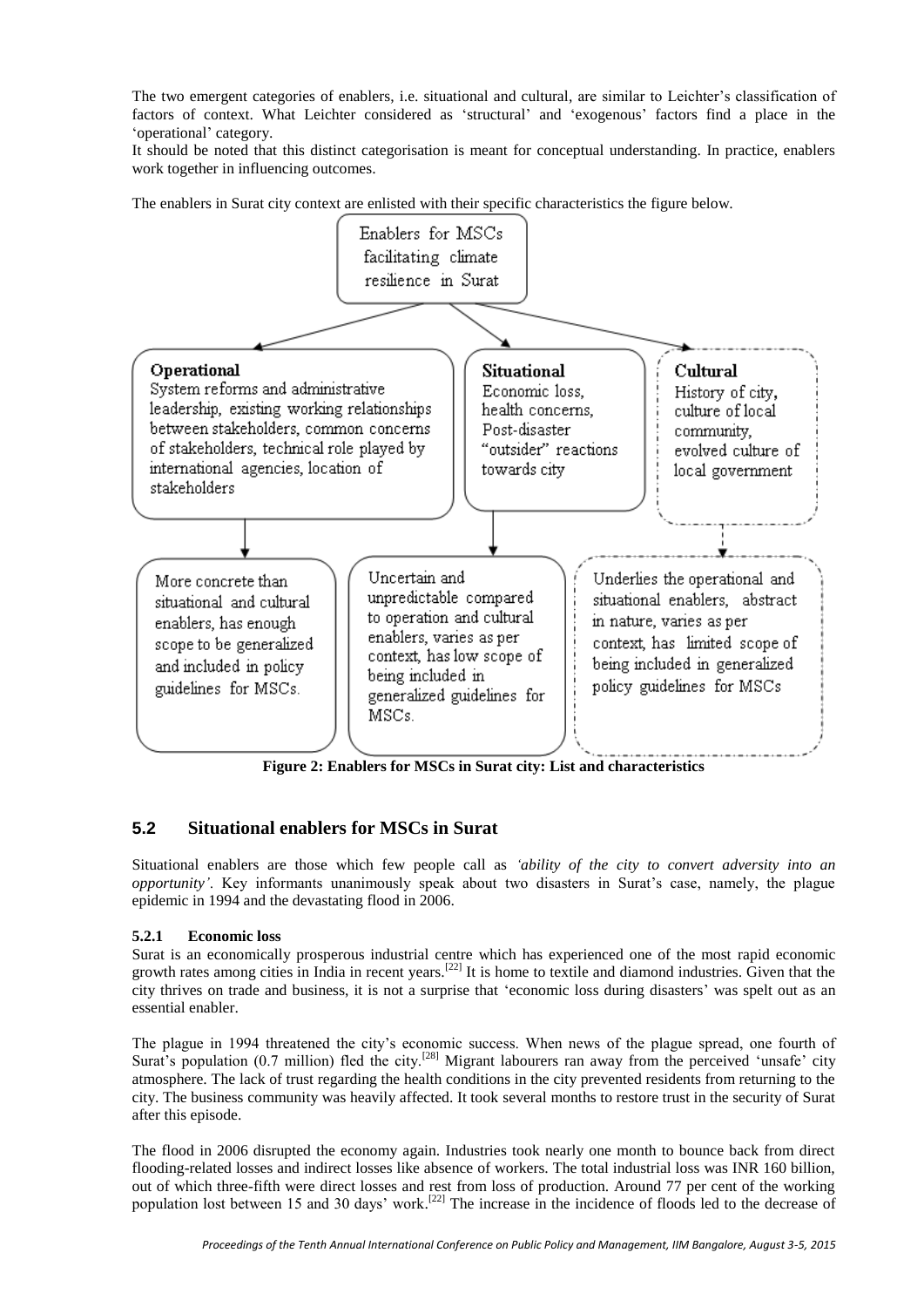investments in city. Industries are by now familiar with annual losses of 2-3 working days as a result of creek floods.

Economic losses have acted as an enabler for responses and resource sharing by the business community. The Southern Gujarat Chamber of Commerce and Industries (SGCCI) has been actively involved with SMC, academia and international funding agencies in all climate change resilience efforts and also in the formation of the Surat Climate Change Trust.

Research needs were emphasized and collaborations built in the aftermath of the floods. For example, "Hydrodynamic Modelling Studies for River Flood Prediction" project was carried out by academia. SMC provided hydrologic and topographic data for this project.

The lead academician, working as Head of the Civil Engineering Department of a lead academic institute explains,

"The 2006 episode created much panic in the city and was characterised by enormous losses in crores. The need of the hour was scientific work and solutions. This precipitated the need for dedicated research work in water resource and flood management. In 2013, we presented our findings to the commissioner and the city engineer. We had four rounds of intense discussions. We believe that researchers and policy makers should work together."

Economic loss, therefore, turned out to be a crucial situational enabler in this traditionally industrial city.

#### **5.2.2 Health concerns**

Surat's climate adaptation initiative is heavily focused on public health (controlling vector-borne diseases, in particular).<sup>[8]</sup> The geo-physical and socio-demographic environment of Surat is conducive to vector breeding and vector borne infections. In the 1950s, filariasis, and in the 1990s, malaria, including falciparum malaria, was a major public health challenge for the city. For example, half a million slum dwellers across the city face high flood risks and are exposed to vector-borne disease risks.<sup>[8, 22, 29]</sup> In the last two decades, the city experienced two post-flood resurgent infections – the plague in 1994, and leptospirosis in 2006 and 2013. These health concerns worked as enablers for different collaborations, such as the PPP between SMC and private medical practitioners. Health system reforms took place in the aftermath of the1994 plague. The city felt a strong need for convergence between sanitation, water supply and health interventions.

In the interview with the Deputy Commissioner (health and hospitals) of SMC, the precarious health situation was referred to as an enabler:

"PPP in public health field began in 1995-96 in the city. As the data of various diseases is very important and government disease statistics alone cannot give the health scenario of the whole city, the disease data from private institutions is also essential. In 1996, we identified five private doctors whose practice was very good and were ready to share the data of their clinics with us. Our health worker used to go to their clinics and collect the data, and we could gather the data and work with them."

The leptospirosis emergency in 2006 was a similar enabler of PPPs in health.<sup>[24]</sup>

A representative of medical association explains the importance of such collaborative efforts.

"Citizens mostly prefer their family doctors for treatment. As a result, we know what communities prefer, what are their concerns, how they behave… In our joint pre-monsoon meetings with north zone health department of SMC, we contribute through knowledge from our routine practice…"

Health concerns, therefore, represent a strong enabler for collaborations in health hazard-prone Surat.

#### **5.2.3 Post-disaster reaction of 'outsiders' towards the city**

The 'city' is not an isolated unit but it is linked with a number of external forces at scales of the local, national and international. These resonate with 'exogenous' factors elaborated by Leichter.<sup>[27]</sup> Post-disaster reactions of these 'outside' forces, either appreciating or tarnishing the city image, worked as one of the situational enablers for MSCs.

- Post-plague criticism (1994): The image of Surat being a 'filthy city', different stakeholders come together and review the situation [29, 30]
- Following the 1994 plague epidemic, Surat city metamorphosed into a well-governed city and a clean city with several award-winning urban development and health initiatives to its credit. Such recognition encouraged MSCs.

#### **5.3 Operational enablers**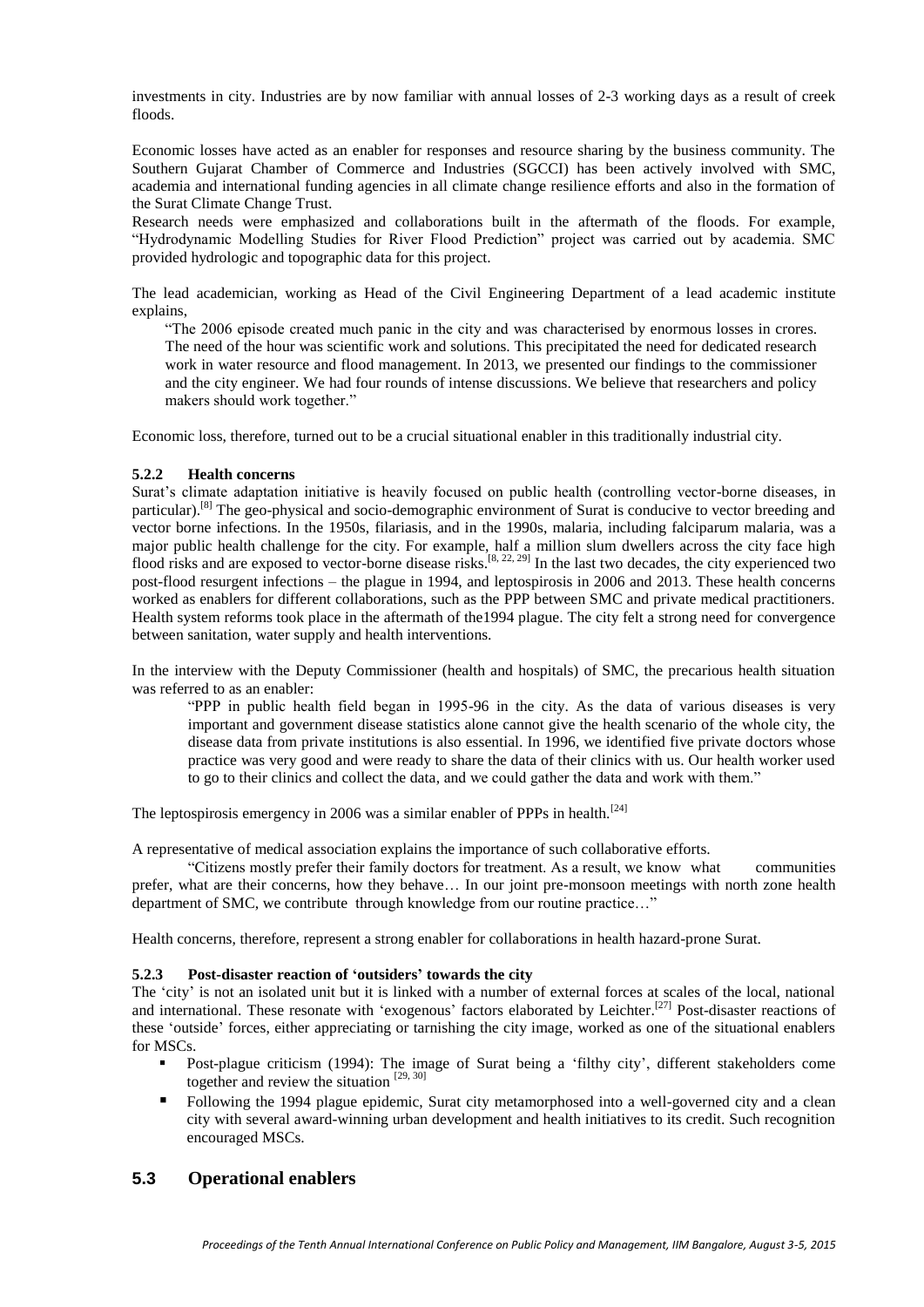Operational enablers are concerned with systems and their functioning.

#### **5.3.1 System reforms and administrative leadership**

The 1994 plague epidemic led to a series of reforms in the city's health services sector and India's first largescale urban sanitation and public health program was conducted. The Municipal Commissioner, Mr Rao, initiated certain measures to make the administration effective. The steps were related to motivating the staff, making structural changes in the administration and the decision-making process.<sup>[29]</sup> In order to bridge the gap between the executive and elected wing of SMC, committees were created. This strengthened SMC's role in working in a collaborative mode.

System reforms, in addition to strengthening existing MSCs, gave birth to new MSCs, for example, citizens-SMC informal partnerships. In the words of a local academician from social science, "SMC came into day-today consciousness of citizens after system reforms post 1994."

The following statement by another key informant shows how this operational enabler has worked at different points of time in the last two decades:

"In 1994, Surat suffered from floods and subsequent plague. In 1998, experiences from 1994 helped and the city was cleaned rapidly… In 2006, a complete waste management plan was visible. NGOs, citizens and administration worked in synchronisation. Former commissioner was called for monitoring the activities and chief minister used his experience of 1994… Surat city was saved from diseases… Enthusiasm of the citizens to keep the city clean was evident in 2006. They knew the history, and they didn't want history to be repeated."

Even in case of SCCT, the municipal commissioner has taken interest and is one of the trustees.<sup>[22]</sup> This leadership has been recognised as exceptional in all ACCCRN funded cities.<sup>[31]</sup>

#### **5.3.2 Financially robust local government**

SMC is financially stronger than other municipal corporations. This has had an impact on stakeholder engagement and SMC's involvement in SCCT formation. For example, SMC has allotted 10 million rupees in the budget for climate change related activities. The city is highly regarded for its urban management, which includes a strong revenue base. It has an average annual gross income of around INR three billion (around US\$ 70 million).

#### **5.3.3 Existing working relationships between stakeholders**

Surat was compared by few informants with a metropolis like Bombay or Delhi. This increases the frequency of interactions among stakeholders. Stakeholders often meet and work each other in different forums. For example, regular 'event mailing list' of CSS covers certain SMC officials.

Existing networks were leveraged to build trust and foster collaborative action. In case of SMC-academia collaboration, for example,

- The strong identity of academic institutions at the city-level in their core subject area is an enabling factor. For example, Centre for Social Studies in social sciences and Sarvajanik College of Engineering and Technology in architecture.
- Association of SMC officials with academic institutions have been crucial. Many officials are alumni of academic institutions in the city. Heads of institutions are appointed on technical committees of SMC. For example, hydraulic engineers of SMC are alumni of SVNIT and health officers are alumni of Government Medical College, Surat. CSS faculty members are part of the Monitoring and Evaluation Committee of SMC. The director of SVNIT played the role of Chairman, Technical Committee, and SMC. These factors worked as enablers in the creation of SCCT as well.

#### **5.3.4 Common concern of stakeholders**

Most of the informants reported that climate change adaptation initiatives are the need of the hour. Climate change is evident from perceived weather pattern changes, increased frequency of floods, changing trends of vector borne diseases, and increased air pollution.

A network of influential people in the city who were working on environment-related issues was formed. What brought them together was the commitment of this network to shared concerns rather than their expertise in their domains. This concern ultimately led to the formation of SCCT.

#### **5.3.5 Location of stakeholders and geographic location of the city**

The location of critical stakeholders within the city limits and the location of city in the State have had an impact. Most of the industries in Surat are located within the city limit and are a source of revenue for the SMC. Therefore, it is in their best interest to come together and tackle issues that affects the city's stability. As the city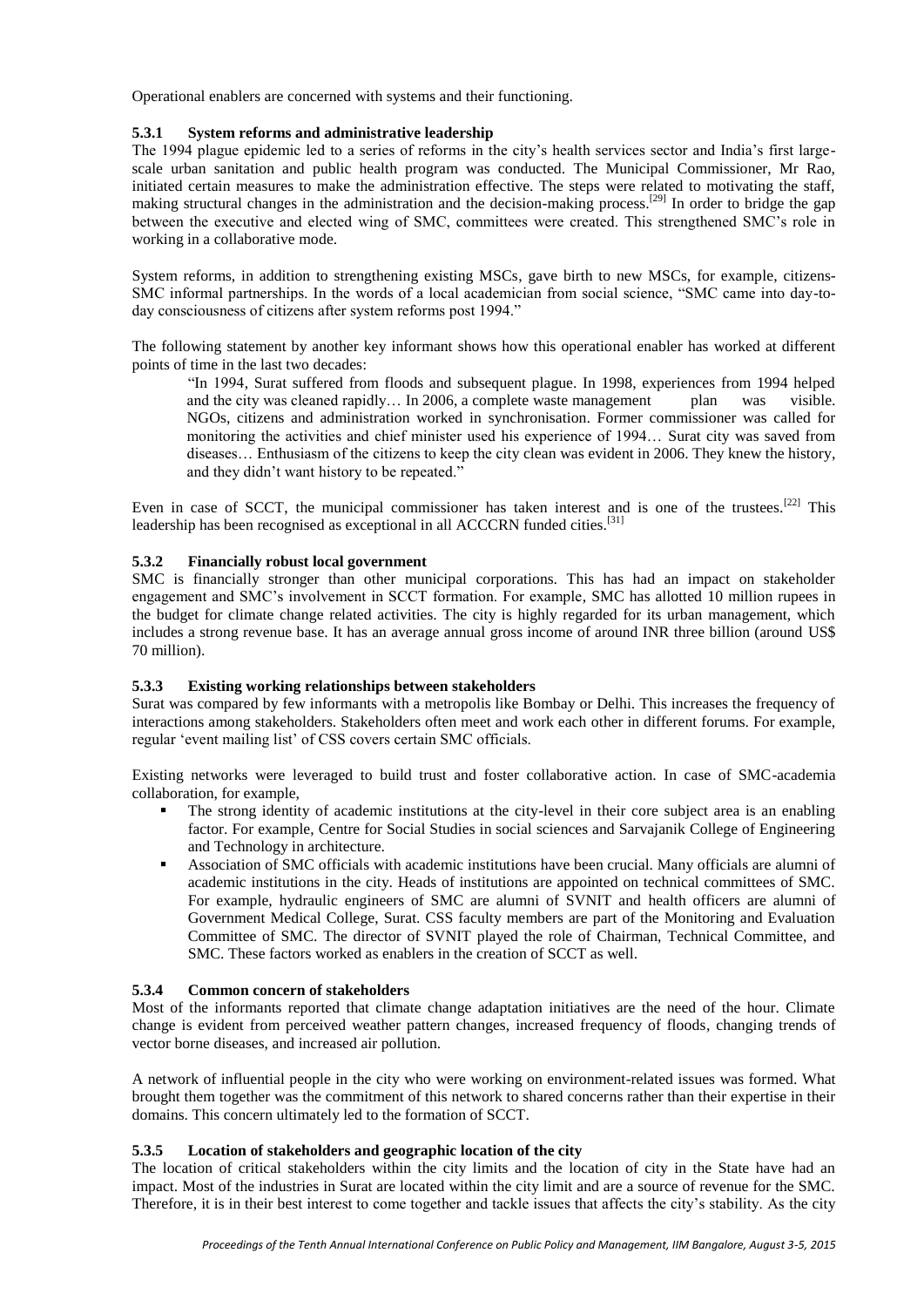is away from political power centre of the state, the city government must own responsibility in difficult situations and cannot afford to look to other sources of support for immediate direction.

#### **5.3.6 Role played by international agencies**

The climate change adaptation process of Surat has benefited from international support compared to other South Asian cities. [8, 21]

The former president of SGCCI highlights the role of international agencies as an operational enabler:

"Before the Asian Cities Climate Change Resilience Network (ACCCRN) initiative, there were individuals who were working in silos who did not understand that their efforts were collectively contributing to combating climate change."

| The following table shows the timeline of ACCCRN formation and its initiatives in the city: |  |  |  |  |
|---------------------------------------------------------------------------------------------|--|--|--|--|
|                                                                                             |  |  |  |  |

| 2008                                                          | Surat was selected as one of the pilot cities for Rockefeller Foundation's (RF)<br><b>ACCCRN</b> project.                                                                                                                                                                                                                                                                                                                                                                                                                                                                                 |  |  |  |
|---------------------------------------------------------------|-------------------------------------------------------------------------------------------------------------------------------------------------------------------------------------------------------------------------------------------------------------------------------------------------------------------------------------------------------------------------------------------------------------------------------------------------------------------------------------------------------------------------------------------------------------------------------------------|--|--|--|
| 5 <sup>th</sup> January 2009<br>(World<br>Environment<br>Day) | Discussion at SGCCI facilitated by TARU team regarding rising frequency of flood in<br>Surat city.                                                                                                                                                                                                                                                                                                                                                                                                                                                                                        |  |  |  |
| 2009                                                          | Formation of "City Advisory Committee" (CAC).<br>CAC had 20 members (from SMC departments, academia and SGCCI), out of which<br>10-12 used to meet quarterly.                                                                                                                                                                                                                                                                                                                                                                                                                             |  |  |  |
| 2009-2011                                                     | CAC developed a visioning exercise for Surat on parameters - water, energy and<br>health.                                                                                                                                                                                                                                                                                                                                                                                                                                                                                                 |  |  |  |
| 2009-2011                                                     | Sectoral climate risks and vulnerability studies funded by RF in five areas: Health,<br>Water, Energy, Environment and Flood. The studies were expert led.                                                                                                                                                                                                                                                                                                                                                                                                                                |  |  |  |
| April 2011                                                    | Publication of city resilience strategy by SMC with the help of ACCCRN and TARU                                                                                                                                                                                                                                                                                                                                                                                                                                                                                                           |  |  |  |
| 2009-2011                                                     | Key ACCCRN outcomes:<br>A national competition for developing Town Planning scheme in Hazira area<br>As part of Jawaharlal Nehru National Urban Renewal Mission<br>٠<br>(JnNURM), 55,000 units were built for resettlement<br>Design competition for architecture students to develop low cost housing<br>along the creeks<br>Flood vulnerability GIS mapping and socio-demographic survey<br>٠<br>A short message service (SMS) enabled Urban Services Monitoring System<br>٠<br>(UrSMS) to access real-time data and evaluate the performance of the city's<br>service delivery systems |  |  |  |
| June 2012                                                     | <b>SCCT</b> formation<br>The process was initiated by former municipal commissioner. The roles of the original<br>CAC members were subsequently formalised into trustees of the SCCT.                                                                                                                                                                                                                                                                                                                                                                                                     |  |  |  |

The need to sustain momentum of climate change efforts post ACCCRN gave birth to the idea of SCCT. After the ACCCRN project, a structure was needed to procure funds and to manage the initiatives by the city. SCCT also enabled overcoming procedural difficulties for the city to get funds from international agencies.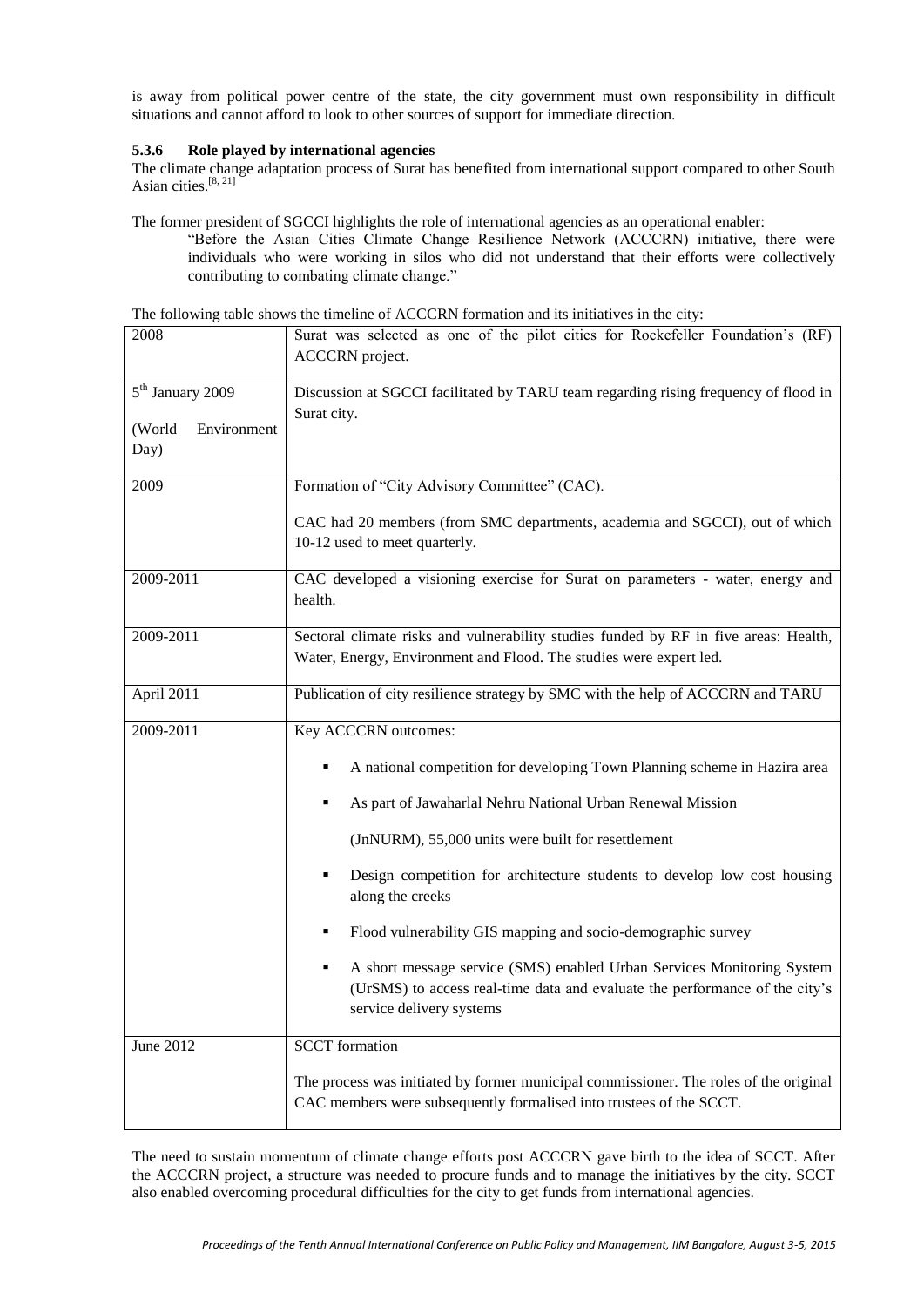#### *The Department for International Development (DFID)*

A malaria control and prevention project supported by DFID was implemented by SMC, Department of Community Medicine, Government medical college, Surat and London school of Hygiene and Tropical Medicine, London during 1997 to 2000.

### **5.4 Cultural enablers**

In simple terms, culture is a way of life. Though the enablers specific to the culture of Surat city are underlying and contextual, they play a vital role. We traced cultural enablers at three different levels: a) historical context of the city, b) prevalent values-attitudes-behaviours, and c) evolved culture in functioning of SMC.

#### **5.4.1 Surat's historical footprints**

The idea of 'many stakeholders coming together' during a disaster or in routine is certainly not new for Surat. It is rooted in history. Secondary research revealed how stakeholders always have united for economic prosperity or self-protection at different points of time.

Surat had been an important trading port on the western coast of India since 1514 AD. It was the first port in India which received the East India Company. Due to its strategic location, Surat had very well developed overseas trade links. Trade with Europe, Africa, Ceylon, Arabia and Sumatra led to affluence and cultural exchanges in the city. During  $17<sup>th</sup>$  and  $18<sup>th</sup>$  century, Surat ranked as the chief export and import centre of India. Flags of 84 countries were seen flying on their ships indicating the vast range of trading partners that patronised Surat. Since then, the province surrounding Surat has acquired the name 'Choryasi Taluka' (84 talukas).

Also, the architecture, description of a 400 year old structure, Nagarsheth ni Haveli, elicits the kind of social resilience traced in Surat's history. The haveli has an underground basement. In the latter half of 17th century, Surat was repeatedly raided by the Marathas. During such raids, the residents would go underground and emerge safely at the river bank, where boats used to wait to take them across the river.<sup>[32]</sup>

Commerce brought varied cultures together in Surat. They could respect their differences and retain their preferences. For example, from  $15<sup>th</sup>$  to  $18<sup>th</sup>$  centuries, city included the Hindus, the Jains, the Muslims, the Parsis, the Armenians, the Portuguese, the English, the French and the Dutch. Hindu Wanias were considered the richest. The Muslim communities included the Saiyyeds, the Sheikhs, the Pathans and the Mughals. Apart from migrant Muslims, local Boharas, Khojas and Memons converted to Islam. In 15<sup>th</sup> century, the Parsis were in majority. Arabs settled in  $16<sup>th</sup>$  century while Armenians built their church in 1717 AD. The influx of Boharas, prominent merchants, happened in 1785 AD. The European settlement included the English, the Dutch, the Portuguese and the French. Today's Gujarati Christians reside in European settlements of history. The community always had been a 'melting pot of varied cultures.'<sup>[32]</sup>

This historical background bears significance in migrants getting assimilated and working together in the industry and during disasters.

#### **5.4.2 Values, attitudes and behaviours**

A set of values, attitudes and behaviours are transmitted through several generations in a particular society. This typically forms the 'non-material' culture of the society. The city of Surat is not an exception. Several cultural traits were reported which can be considered as the deep enablers of today's resilience. Such indicators have also been considered in previous worldwide research, as qualitative measures to assess vulnerability.<sup>[33]</sup>

While speaking about how community-SMC informal collaboration tackled the flood of 2006, one of the key informants proudly talked about the typical 'Surti' attitude of cooperation.

"Surtis are helpful by nature and insist on helping others in difficult times with whatever resources they have"

Trust of community members on leadership was another underlying cultural factor revealed. Total pride and trust on former commissioner of Surat, Mr Rao was visible in narratives by citizens.

"When Rao *Sahib* told us to shift to the second floor, we took it seriously and moved to the terrace of nearby society", a 53-year-old Surati man narrated.

When social scientists talk about 'network theory', they distinguish between strong and weak ties. Strong ties are characterised by duration, emotional intimacy, mutual confidence, and reciprocal services, which are conditions one usually finds among kin and close friends. Weak ties, on the other hand, are characterised by looser affiliations.<sup>[34]</sup> This theory resonates with reported enabler  $-$  'the process of belongingness of migrants in Surat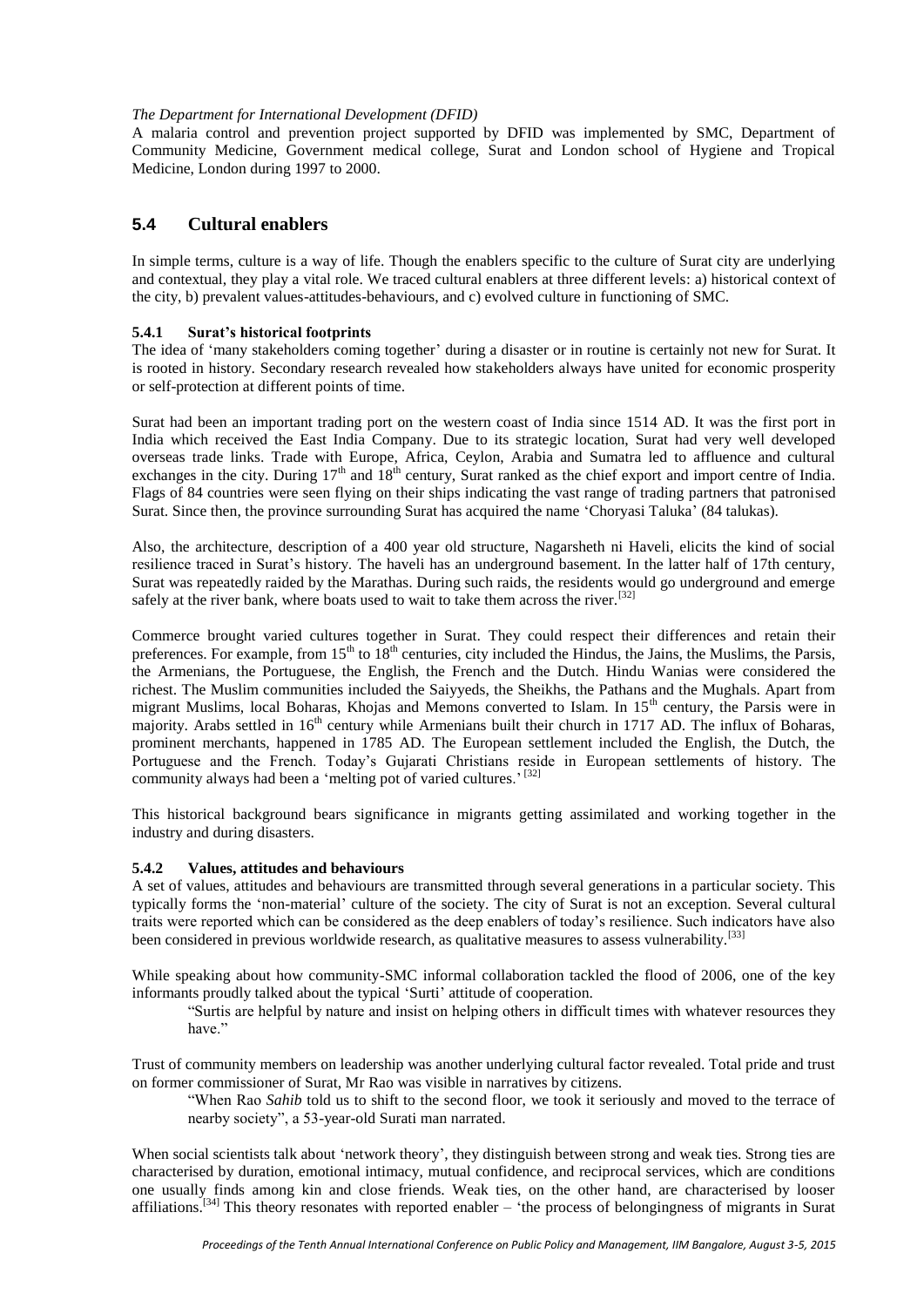city', 'social network and cohesion', etc. Surat, among all cities of India, has the highest proportion of migrant population.<sup>[35]</sup> The reported enabler explains why migrant communities stood up with SMC in 2006 flood rescue and evacuation activities, shared their resources and helped it bounce back.

#### **5.4.3 Evolved culture of SMC as an institution**

The transformed work culture of SMC after 1994 was acknowledged as a critical factor. Aspects of material culture of the institution were brought out, such as compulsory uniform and obligatory field duty in the morning from 7:30 am to 12:00 noon for each SMC official. Also, non-material aspects were emphasized, like increased sense of duty, sense of belongingness and pride in public sector work.

For example, one of the health officers of SMC reports:

"Working in SMC is actually a 'Government' duty… But we feel proud to be here…"

Respondents talked about 'invisible or hidden' compulsion for sustaining initiatives such as cleanliness of the city. The drivers can be found in tarnished image of city in 1994 and the subsequent responsibility of improvement successfully taken up by city officials, post 1994.<sup>[30]</sup>

## **5.5 Understanding enablers: A tool for building MSCs**

The above conceptual categorisation of enablers provides a way to think while building MSCs in cities. In order to operationalise, the local planning practitioners can assess the situation in their own regional context with the help of such a conceptual understanding and thereby identify the possible scope of building MSCs. We find the basic categorisation abstract enough to apply in a wide range of contexts. The intention of this categorisation is to guide practice.

## **6 CONCLUDING REMARKS**

Cities are expected to cater to the needs of citizens as per the 12th Schedule of the 74th Constitutional Amendment Act of India. Factors such as climate change increase the complexity of meeting such expectations. City governments not only have to perform well at what they are supposed to do, but have to be proactive in seeking partners and building MSCs in delivering these outcomes. The city of Surat has shown that it is possible to create such outcomes through working collaborations. Policy makers at national and state level should consider creating instruments that facilitate such efforts. Understanding enablers and possible barriers for such collaboration to come about and thrive become critical in such an endeavour.

## **References**

- 1. UNISDR (2011), "Global Assessment Report on Disaster Risk Reduction: Revealing Risk, Redefining Development", United Nations, Geneva
- 2. UNU-EHS (2011), "World Risk Report, The United Nations University's Institute for Environment and Human Security", Bonn, [http://www.ehs.unu.edu/file/get/9018,](http://www.ehs.unu.edu/file/get/9018) 2011, accessed on 16 April 2015
- 3. Germanwatch (2010), "Global Climate Risk Index 2010", Germanwatch, Berlin, [http://www.germanwatch.org/klima/cri2010.pdf,](http://www.germanwatch.org/klima/cri2010.pdf) accessed on 16 April 2015
- 4. IFRC (2010), "World Disaster Report 2010, International Federation of Red Cross and Red Crescent Society", [http://www.ifrc.org/Global/Publications/disasters/WDR/WDR2010-full.pdf,](http://www.ifrc.org/Global/Publications/disasters/WDR/WDR2010-full.pdf) accessed on 16 April 2015
- 5. Maplecroft (2010), "Natural Disaster Risk Index 2010", Maplecroft, London, UK.
- 6. Tyler, S., & Moench, M. (2012) "A framework for urban climate resilience", Climate and Development, 4(4), pp. 311-326.
- 7. Dodman, D., & Satterthwaite, D. (2008) "Institutional capacity, climate change adaptation and the urban poor", IDS Bulletin, 39(4), 67.
- 8. Anguelovski I., Chu E., Carmin J., (2014) "Variations in approaches to urban climate adaptation: Experiences and experimentation from the global South", Global Environmental Change, 27 pp 156– 167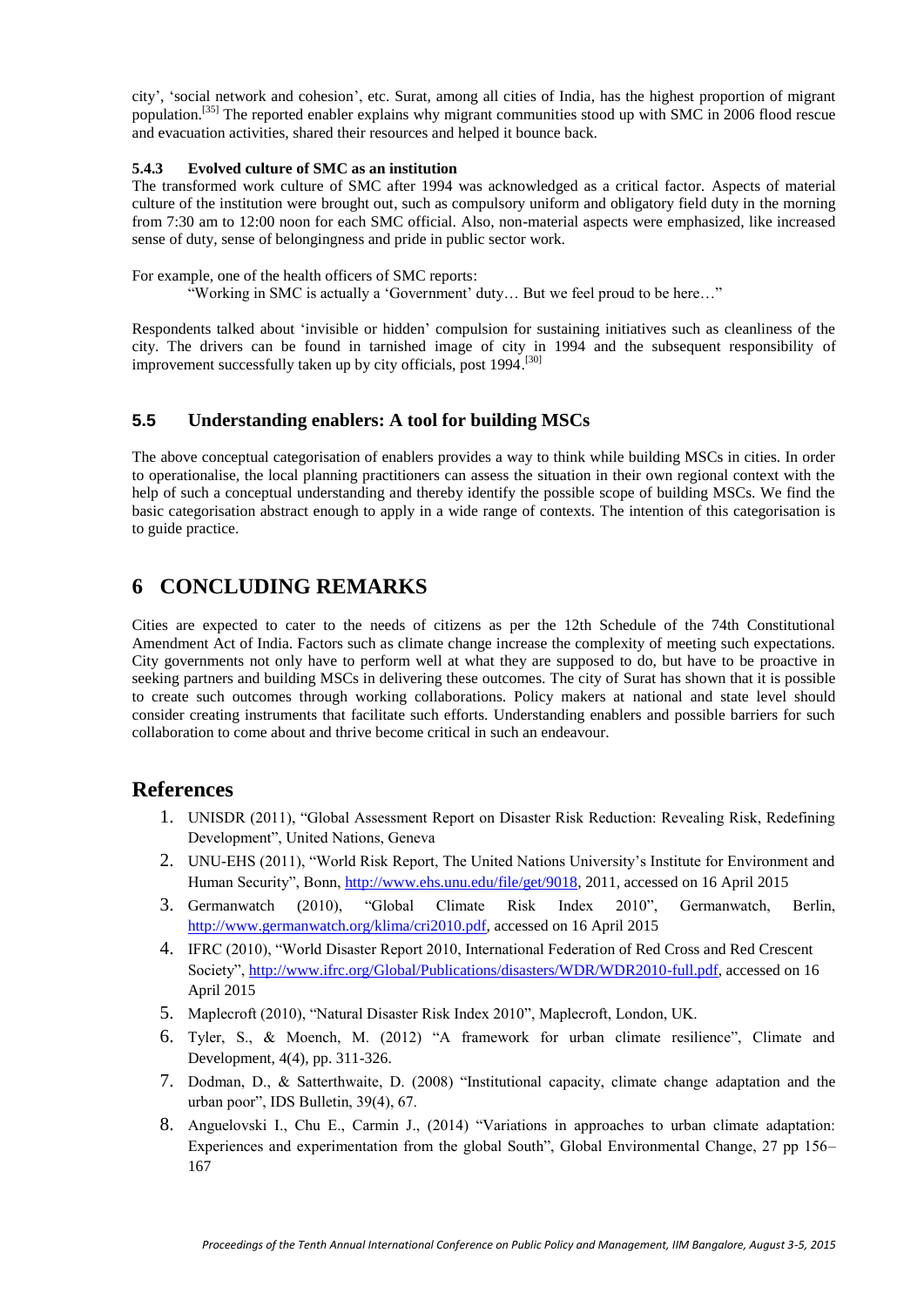- 9. IPCC. (2007) "Climate change 2007: Appendix to synthesis report" In A.P.M. Baede, P. van der Linden, & A. Verbruggen (Eds.), Climate change 2007: Synthesis report. Contribution of working groups I, II and III to the fourth assessment report of the intergovernmental panel on climate change (pp. 76–89). Geneva: Author.
- 10. Alter, K., & Hage, J. (1993) "Organizations working together", Newbury Park, CA: Sage, pp 12
- 11. United Nations (New York) (2002), "Report of the World Summit on Sustainable Development" Johannesburg, South Africa, 26 August- 4 September 2002 [http://www.un.org/jsummit/html/documents/summit\\_docs/131302\\_wssd\\_report\\_reissued.pdf](http://www.un.org/jsummit/html/documents/summit_docs/131302_wssd_report_reissued.pdf) accessed on 16 April 2015
- 12. UNISDR (2007), "Guidelines: national platform for disaster risk reduction", United Nations, Geneva, <http://www.unisdr.org/files/601engguidelinesnpdrr.pdf> accessed on 16 April 2015
- 13. Ministry of Environment, Government of India (2008), "National Action Plan on Climate Change, Government of India"

[http://www.moef.nic.in/sites/default/files/Pg01-52\\_2.pdf](http://www.moef.nic.in/sites/default/files/Pg01-52_2.pdf) accessed on 16 April 2015

- 14. Ministry of Health and Family Welfare, Government of India, (December 2014), "Draft National Health Policy 2015"[,http://www.mohfw.nic.in/showfile.php?lid=3014](http://www.mohfw.nic.in/showfile.php?lid=3014) accessed on 16 April 2015
- 15. Government of India (2009), "National Policy on Disaster management" [http://ndmindia.nic.in/NPDM-](http://ndmindia.nic.in/NPDM-101209.pdf)[101209.pdf](http://ndmindia.nic.in/NPDM-101209.pdf) accessed on 16 April 2015
- 16. Selsky, J. W., & Parker, B. (2005) "Cross-sector partnerships to address social issues: Challenges to theory and practice", Journal of Management, 31(6), pp 849-873.
- 17. International Union for Conservation of Nature and Natural Resources (March 2012), "Collaboration and multi-stakeholder dialogue: a review of the literature", Switzerland Available at: [https://cmsdata.iucn.org/downloads/collaboration\\_and\\_multi\\_stakeholder\\_dialogue.pdf](https://cmsdata.iucn.org/downloads/collaboration_and_multi_stakeholder_dialogue.pdf) accessed on 29 April 2015
- 18. Steins N. A. and Edwards V. M. (1999), "Platforms for collective action in multiple-use common-pool resources, Agriculture and Human Values", 16, pp 241–255
- 19. Sam Kaner, Jamie Watts and Emile Frison (Oct 2008) "ILAC Brief 19: Participatory decision making: the core of multi-stakeholder collaboration", Institutional Learning and change [http://ageconsearch.umn.edu/bitstream/52529/2/ILAC\\_Brief19\\_Participatory\\_decision.pdf](http://ageconsearch.umn.edu/bitstream/52529/2/ILAC_Brief19_Participatory_decision.pdf) accessed on 29 April 2015
- 20. Hemmati M. (2002), "Multi-stakeholder processes for governance and sustainability", Earthscan Publications Ltd
- 21. Asian Development Bank (2014) "Urban Climate Change Resilience: A Synopsis", Philippines
- 22. Bhat, G.K., Karanth, A., Dashora, L., Rajasekar, U., (2013) "Addressing flooding in the city of Surat beyond its boundaries", Environ. Urban. 25 (2) pp 429–441.
- 23. Asian Cities Climate Change Resilience Network (ACCCRN) and TARU-Leading Edge, Surat, (April 2011), "Surat City Resilience Strategy," <http://www.indiaurbanportal.in/publications/publications181/publications181755.pdf> accessed on 8 March 2015
- 24. ACCCRN (2011) Surat Health Sector Study- India, <http://www.acccrn.org/sites/default/files/documents/5%20Surat%20Health%20Sector%20Study.pdf> accessed on 8 April 2015
- 25. Surat Municipal Corporation (2014), "Disaster Management Plan" <https://www.suratmunicipal.gov.in/Contents/default.aspx> accessed on 21 January 2014
- 26. Keskitalo, E. C. H. (2004) "A framework for multi-level stakeholder studies in response to global change", Local Environment, *9*(5), pp 425-435.
- 27. Söderlund, N., Mendoza-Arana, P., & Goudge, J. (Eds.) (2003) "The new public/private mix in health: exploring the changing landscape", Malta: Alliance for Health Policy and Systems Research
- 28. Dutt A.K., Akhtar, R., McVeigh, M., (2006) "Surat plague of 1994 re-examined", Southeast Asian J. Trop. Med. Public Health 37 (4), pp 755–760
- 29. Ghanshyam Shah, (1997) "Public health and urban development: The Plague in Surat", SAGE publications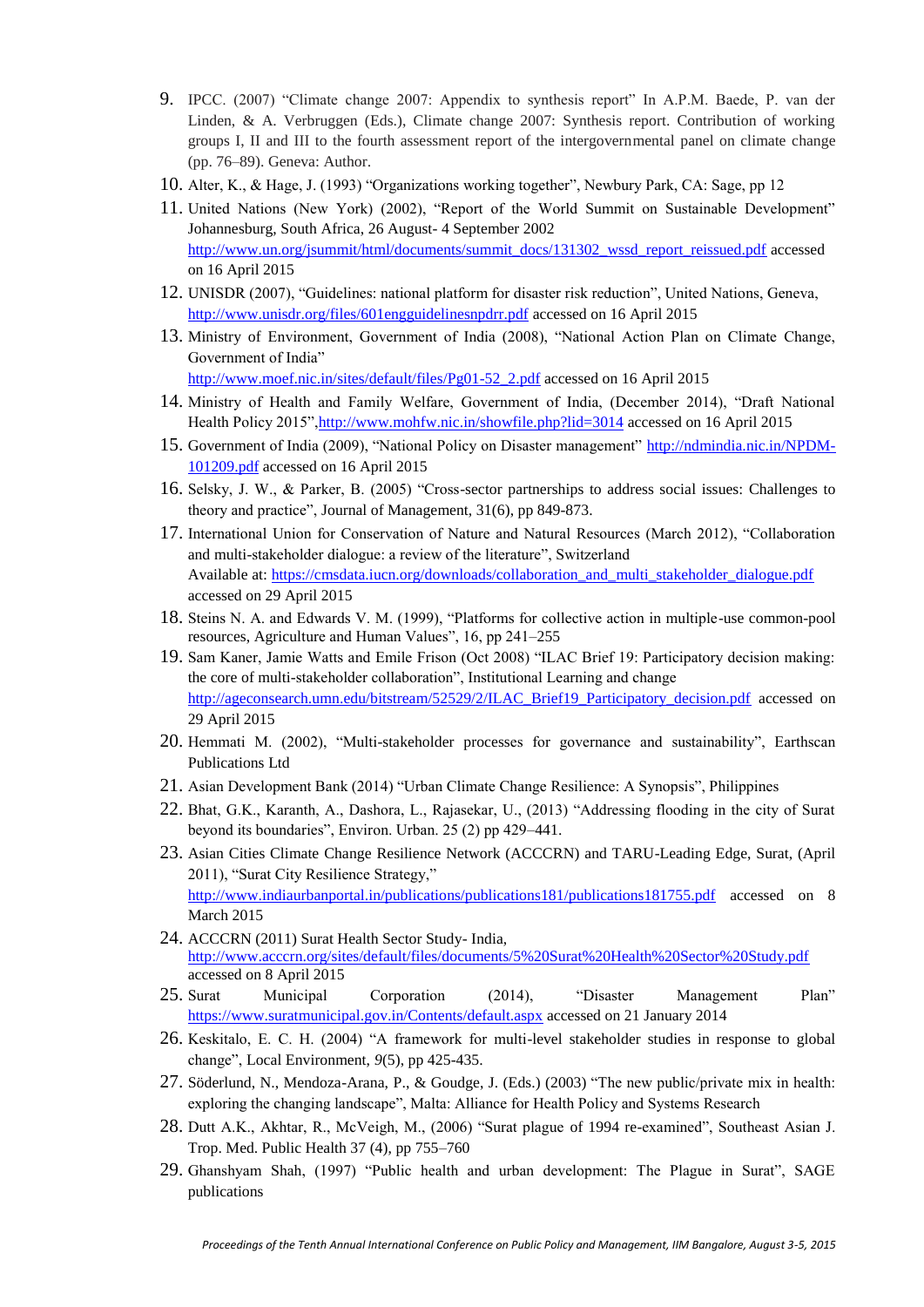- 30. Rao SR, "Surat's experience: making a difference" in Urbanisation at the new millennium: the Indian perspective, Visakhapatnam, India, Andhra University, Department of Sociology, pp 131-9, 2001
- 31. Kernaghan, S., & da Silva, J. (2014) "Initiating and sustaining action: Experiences building resilience to climate change in Asian cities", Urban Climate, *7*, 47-63.
- 32. Baradi M., Malhotra M., (2011) "At the core: understanding the built heritage of Surat and Rander", Urban Management Centre, Ahmedabad [http://www.umcasia.org/UserFiles/umc/file/At%20the%20Core%20understanding%20built%20heritage](http://www.umcasia.org/UserFiles/umc/file/At%20the%20Core%20understanding%20built%20heritage%20of%20Surat%20and%20Rander.pdf) [%20of%20Surat%20and%20Rander.pdf](http://www.umcasia.org/UserFiles/umc/file/At%20the%20Core%20understanding%20built%20heritage%20of%20Surat%20and%20Rander.pdf) accessed on 16 April 2015
- 33. Dwyer, A., Zoppou, C., Nielsen, O., Day, S., Roberts, S., (2004), "Quantifying Social Vulnerability: A methodology for identifying those at risk to natural hazards" Geoscience Australia Record 2004/14
- 34. Granovetter, Mark S. (1973) "The strength of weak ties." American journal of sociology pp1360-1380
- 35. Faetanini M., (2013), "Social Inclusion of internal migrants in India 1<sup>st</sup> edition", UNESCO, pp.6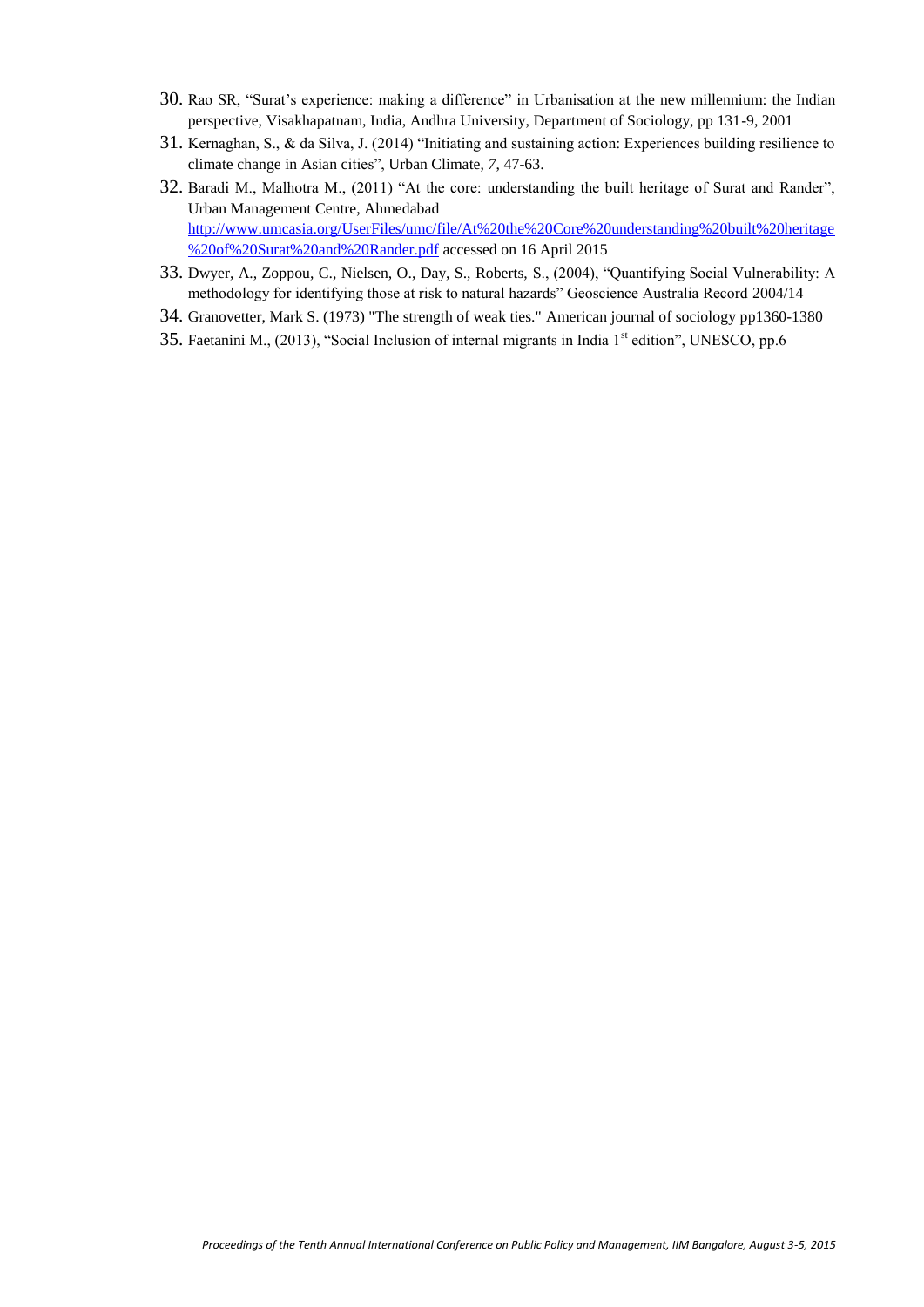## **ACKNOWLEDGEMENTS**

We acknowledge the help and support of Surat Municipal Corporation (Department of health and hospitals), Asian Cities Climate Change Resilience Network (ACCCRN), reviewers from IIHS who strengthened the technical quality and readability of the paper and all our key informants.

# **ABOUT THE CONTRIBUTORS**

**Mr Anuj Ghanekar** works as Consultant Social Anthropologist at Urban Health and Climate Resilience Centre (UHCRC), Surat. At UHCRC, he is responsible for 'Building Community Resilience' project. His urban area specific research focuses on community participation, climate and health governance, social determinants of health and qualitative methods.

Mail: anuj.ghanekar@yahoo.co.in

**Ms Priyanka Jariwala** works as Consultant Public Health Management at UHCRC, Surat. At UHCRC, she is responsible for 'Vector Borne Disease Research' project. Her core research interests lies in field of urban health governance and community participation in Vector Borne Disease Control. Mail: jariwalapriyanka@gmail.com

**Mr Sathish Selvakumar** is responsible for the Urban Practitioners' Programme at Indian Institute for Human Settlements (IIHS), Bangalore. He is working on capacity development programmes in partnership with the Ministry of Housing and Urban Poverty Alleviation (HUPA), State Institute for Urban Development (SIUD) Mysore, TNIUS Coimbatore, UNDP and HUDCO. His expertise lies in Leadership Development, Capacity Development for Working Professionals, and GIS.

Mail: sselvakumar@iihs.ac.in

**Dr Vikas Desai** is a qualified and experienced personnel in public health, community nutrition, and reproductive and child health sectors. He has 38 years of experience in public health. He has been teaching and training medical, health, nutrition and public health to engineering students, in-service candidates and faculty. At UHCRC, he is the Technical Director on various studies on health vulnerability, climate change, heat effect on all-cause mortality and development of training manuals for urban planners in relation to climate change. Mail: psmvikas@hotmail.com